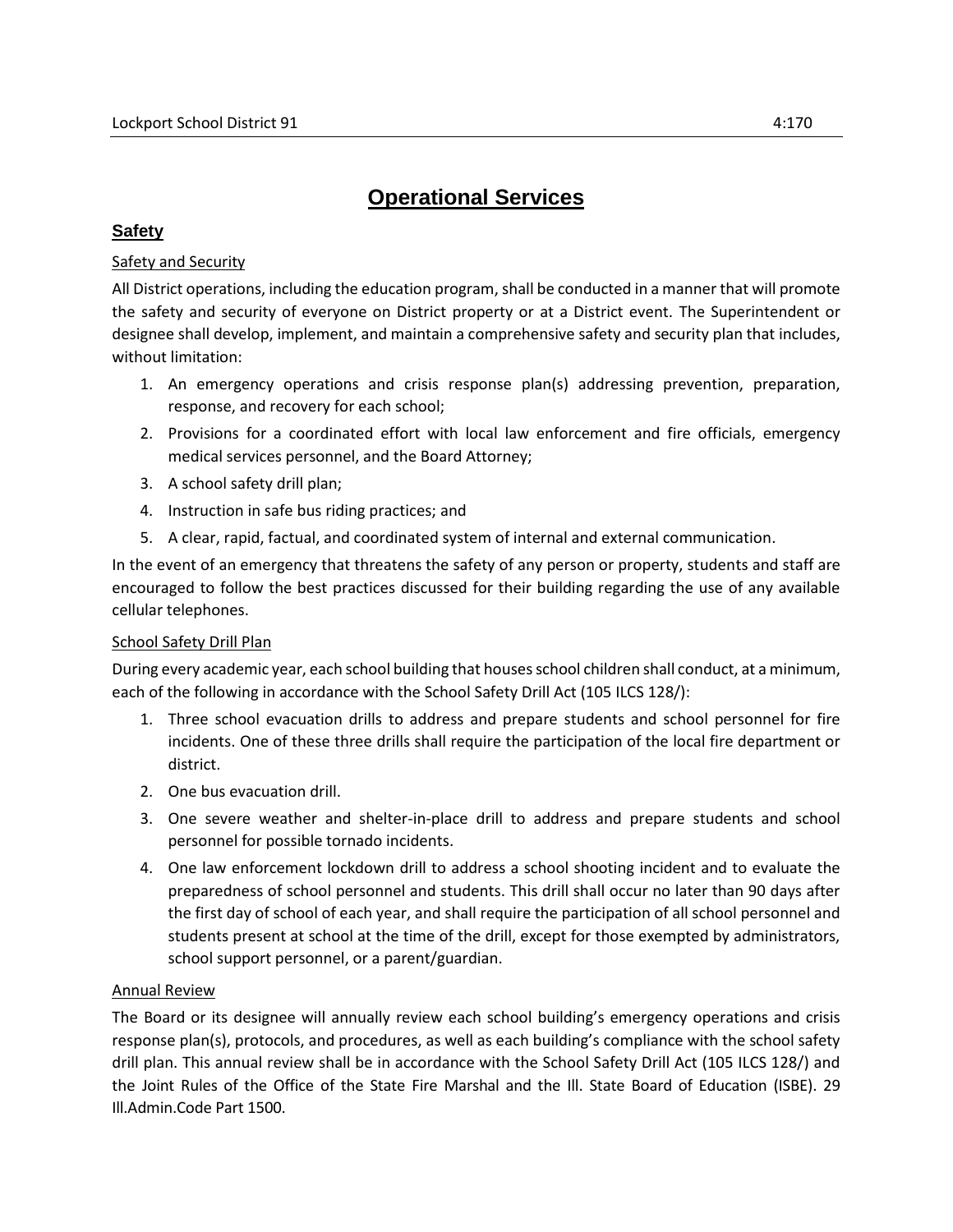### Automated External Defibrillator (AED)

The Superintendent or designee shall implement a written plan for responding to medical emergencies at the District's physical fitness facilities in accordance with the Fitness Facility Medical Emergency Preparedness Act and shall file a copy of the plan with the Ill. Dept. of Public Health (IDPH). The plan shall provide for at least one automated external defibrillator (AED) to be available at every physical fitness facility on the premises according to State law requirements.

The District shall have an AED on site as well as a trained AED user: (1) on staff during staffed business hours; and (2) available during activities or events sponsored and conducted or supervised by the District. The Superintendent or designee shall ensure that every AED on the District's premises is properly tested and maintained in accordance with rules developed by the IDPH. This policy does not create an obligation to use an AED.

#### Carbon Monoxide Alarms

The Superintendent or designee shall implement a plan with the District's local fire officials to:

- 1. Determine which school buildings to equip with approved *carbon monoxide alarms* or *carbon monoxide detectors*,
- 2. Locate the required carbon monoxide alarms or carbon monoxide detectors within 20 feet of a carbon monoxide emitting device, and
- 3. Incorporate carbon monoxide alarm or detector activation procedures into each school building that requires a carbon monoxide alarm or detector. The Superintendent or designee shall ensure each school building annually reviews these procedures.

#### Soccer Goal Safety

The Superintendent or designee shall implement the Movable Soccer Goal Safety Act in accordance with the guidance published by the IDPH. Implementation of the Act shall be directed toward improving the safety of movable soccer goals by requiring that they be properly anchored.

#### Unsafe School Choice Option

The unsafe school choice option allows students to transfer to another District school or to a public charter school within the District. The unsafe school choice option is available to:

- 1. All students attending a persistently dangerous school, as defined by State law and identified by the ISBE.
- 2. Any student who is a victim of a violent criminal offense, as defined by 725 ILCS 120/3, that occurred on school grounds during regular school hours or during a school-sponsored event.

The Superintendent or designee shall develop procedures to implement the unsafe school choice option.

#### Lead Testing in Water

The Superintendent or designee shall implement testing for lead in each source of drinking water in school buildings in accordance with the Ill. Plumbing License Law and guidance published by the IDPH. The Superintendent or designee shall notify parent(s)/guardian(s) about the sampling results from their children's respective school buildings.

#### Emergency Closing

The Superintendent is authorized to close school(s) in the event of hazardous weather or other emergency that threatens the safety of students, staff members, or school property.